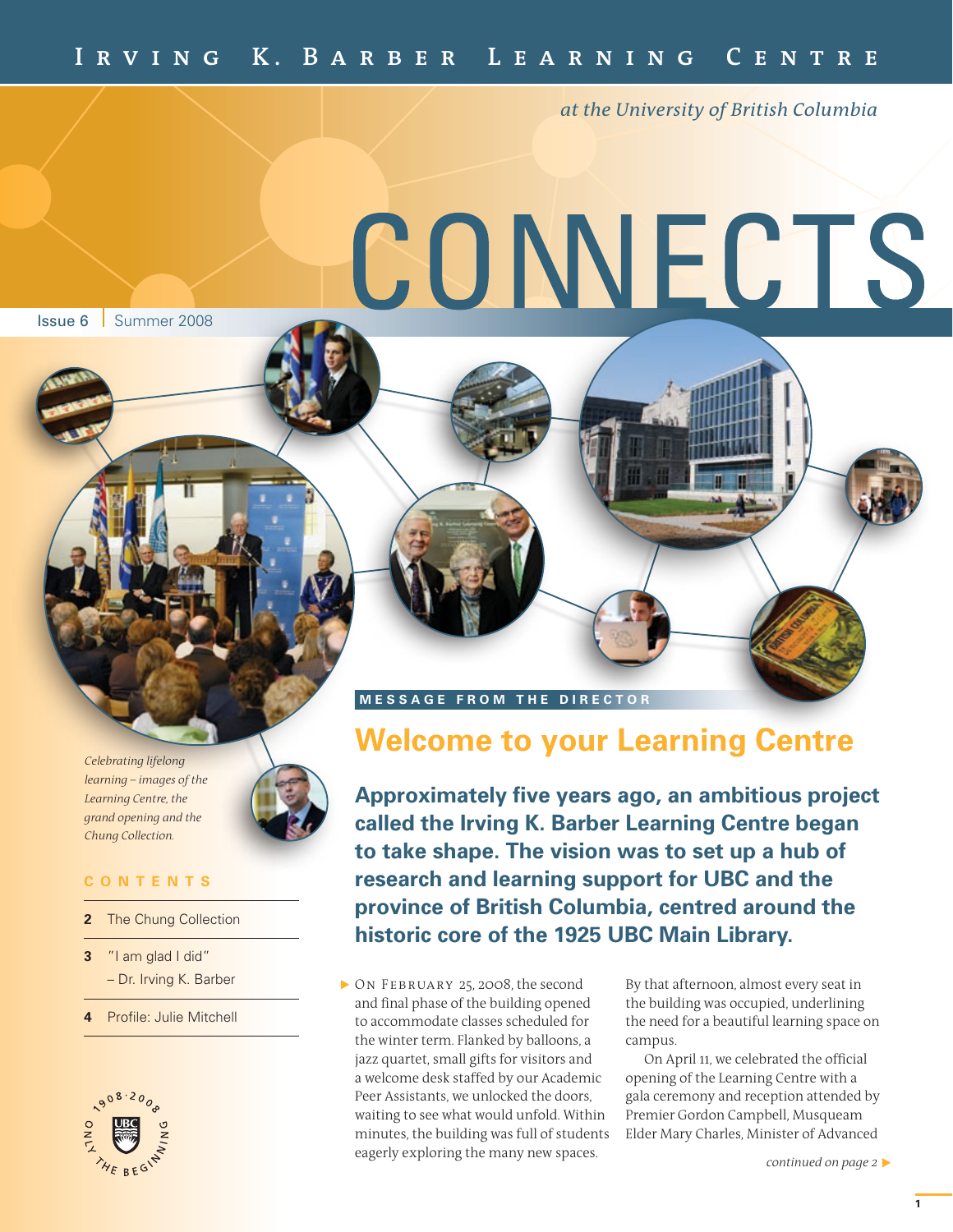# **Welcome to your Learning Centre** *continued from page 1*

COME

Education Murray Coell, Professor and UBC President Stephen Toope, University Librarian *pro tem* Peter Ward and many distinguished guests – including, of course, Dr. Irving K. Barber and his wife Jean.



*Jan Wallace, Interim Director of the Learning Centre, at the grand opening with Musqueam Elder Mary Charles and her granddaughter Christie.*

The spectacular Golden Jubilee Room, with its tall windows facing the North Shore mountains, provided a magnificent venue. The beautiful welcome delivered by Mary Charles and her granddaughter Christie was a high point of the ceremony.

Immense gratitude is due to the many individuals and organizations that played a role in developing this magnificent building, including:

- The many staff members in the Irving K. Barber Learning Centre who contributed so greatly to the building's success: Simon Neame, Richard Moore, Shakeela Begum, Glenn Drexhage, Leeta Sokalski, the staff of University Archives and many others.
- The design and construction team: UBC Properties Trust, Pfeiffer Partners Architects Inc., Downs/Archambault; Ledcor Construction Ltd.; The Colborne Architectural Group Pacific Inc.; Jones Kwong Kishi; EarthTech; RFA Consulting Electrical Engineers Inc.; and Masson McMillan Interior Design. Their vision and talent helped provide us with this magnificent space.

All of the people who work in the building, including Library staff and those at academic units, learning support units, Ike's Café and other departments.

What strikes me the most as I remember the last exciting few months is the pride shown in the building – by construction workers, the staff of Ike's Café and of course, the students. These people often approach Dr. Barber to shake his hand and thank him for his great gift. I feel fortunate to have been involved in this project – not only in the development of the beautiful building but also in initiating some of the programs already underway.

The foresight of this historic project will benefit UBC and the province of British Columbia for generations to come. It has truly been a privilege to be part of such an endeavour.  $\Theta$ 

### **Jan Wallace**

Interim Director, Irving K. Barber Learning Centre

## THE CHUNG COLLECTION'S NEW HOME



**On April 15, 2008, another Learning Centre celebration was held – this time to commemorate the new, permanent home for the Wallace B. Chung and Madeline H. Chung Collection. The Chung Collec-**

**tion, valued at more** 

**than \$5 million, is a designated national treasure. It includes documents, rare books, maps, posters, paintings, photos, silver, glass, ceramic ware and other artifacts relating to the Canadian Pacific Railway, the Asian** 



**experience in Canada, and West Coast history and exploration.** 

**The collection was donated in 1999, and was temporarily exhibited in the Main Library's heritage core. It is now displayed in the Chung Room, located in** 



**Rare Books and Special Collections on the Learning Centre's first level.**

**Speakers at the Chung event included UBC President Stephen Toope, renowned Canadian author Wayson Choy and Dr. Wallace** 

**Chung, who used the occasion to donate three more rare and wonderful gifts to the Chung Collection.**

**Last but not least, an exhibit entitled**  *A Beautiful Prospect: The Early History of the Forest Industry in B.C. (1774-1913)* **– a** 

*From left: Drs. Wallace and Madeline Chung; Dr. Chung presents more valuable gifts to the Chung Collection.*

**subject that's near to Dr. Barber's heart – was also on display just outside the Chung Room. If you haven't had a chance to view these wonderful offerings of B.C. history, then consider yourself invited!**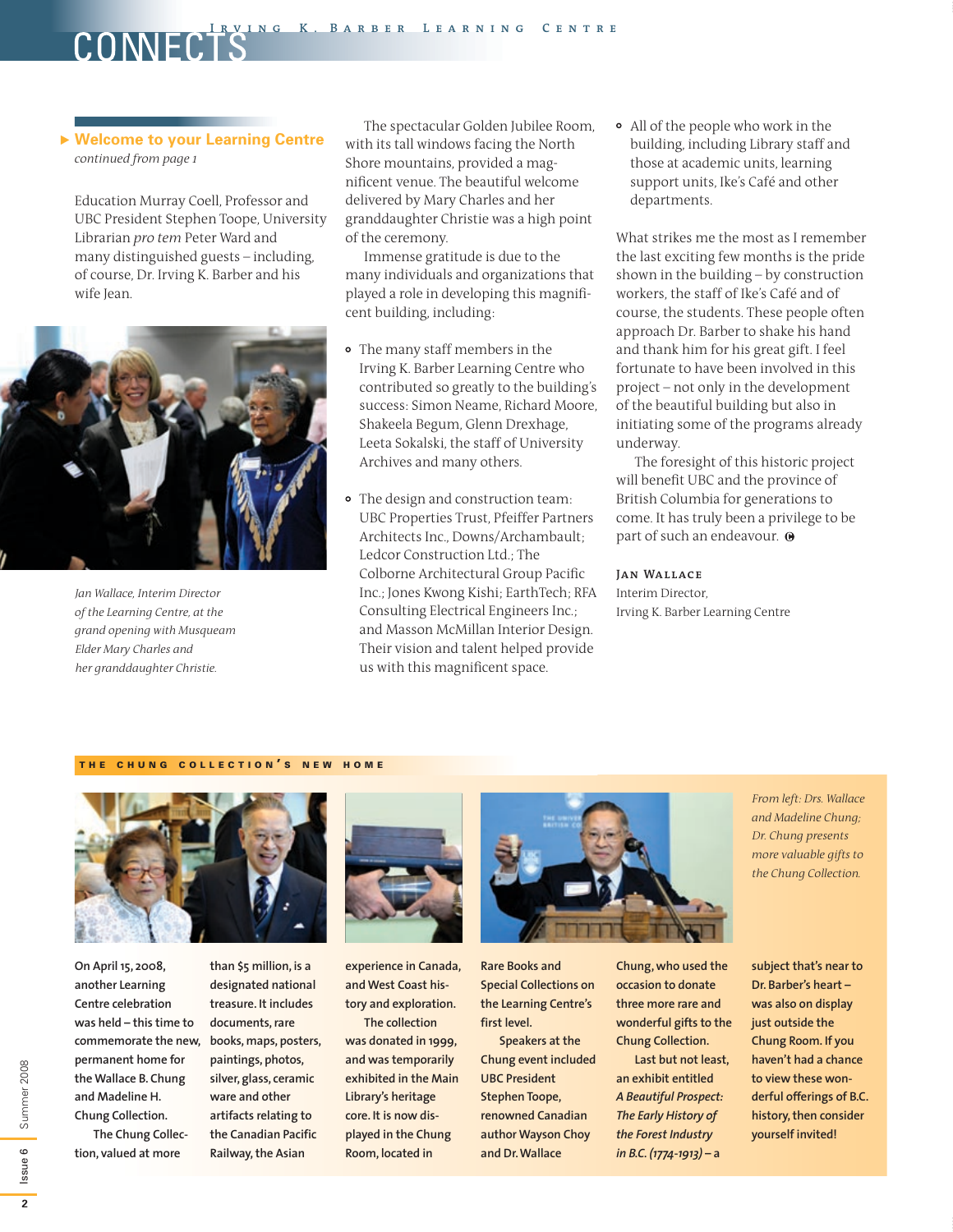





*Clockwise, from left: Dr. Barber speaks at the grand opening; a student at home in the Learning Centre; an eastward view of the magnificent building.*

**MESSAGE from D r . I r v ing K. B arber**

# **"I am glad I did"**

**For Dr. Irving K. Barber, April 11, 2008 was an exceptional day, representing the culmination of years of vision, determination and effort. His impassioned speech at the grand opening of the Learning Centre was truly a highlight. Below are some edited excerpts from his address.**

I CONSIDER IT AN HONOUR to speak to you today. I also considered it an honour to stand before you in October 2002, when then-UBC President Martha Piper and Premier Campbell announced the commitment to start this Learning Centre project.

At that time my remarks were entitled *Because I Want To.* Now I stand before you on April 11, 2008, at the age of 85, in a completed Irving K. Barber Learning Centre, and I entitle my speech *And I Am Glad I Did.*

With a Statement of Purpose and Charter of Principles clearly in place to guide this Learning Centre at the outset and well into the future, the initiative was created – the fuse was lit.

Our steering committee co-chair Moira Quayle expressed that we needed to have a building that was outwardlooking, making people feel welcome. Derek Atkins said the building and its working environment should have an incubator effect on the young minds that come to the University. Then there was Gary Poole, who aggressively focused on classroom spaces and their flexibilities.

[Former University Librarian] Catherine Quinlan said the Learning Centre had to be aggressive to seek and connect users with information both on campus and in co-operation with other areas throughout the province.

There was the opening-up effect of tying together the Heritage Core with the new construction. Our Los Angeles architect Stephen Johnson said that when tying together all the pieces and creating a central core, one could describe it like Grand Central Station, with people going in all directions, but also stopping to relate.

The outreach effect of the Learning Centre has not been forgotten. Many programs have been introduced and webcast to help people and communities access knowledge and information.

In closing, let me come back to the building. The University permitted the acceptance of three pieces of donated glass artwork – one at each end of this building and one in the centre that is not yet complete. This has been done with the belief that these artworks, when taken together with the many other features, will add an intangible strength to the building and the Learning Centre concept.

I also very explicitly wish to express my thanks to Martha Piper and Catherine Quinlan who first gave me the inspirational incentive that has led to many satisfying events. I also wish to equally thank [UBC President] Stephen Toope for his continual support and especially [Learning Centre Interim Director] Jan Wallace for her untiring efforts during this latter period.

So – I did it because I wanted to, and I am glad I did. I expect the future to prove me correct.